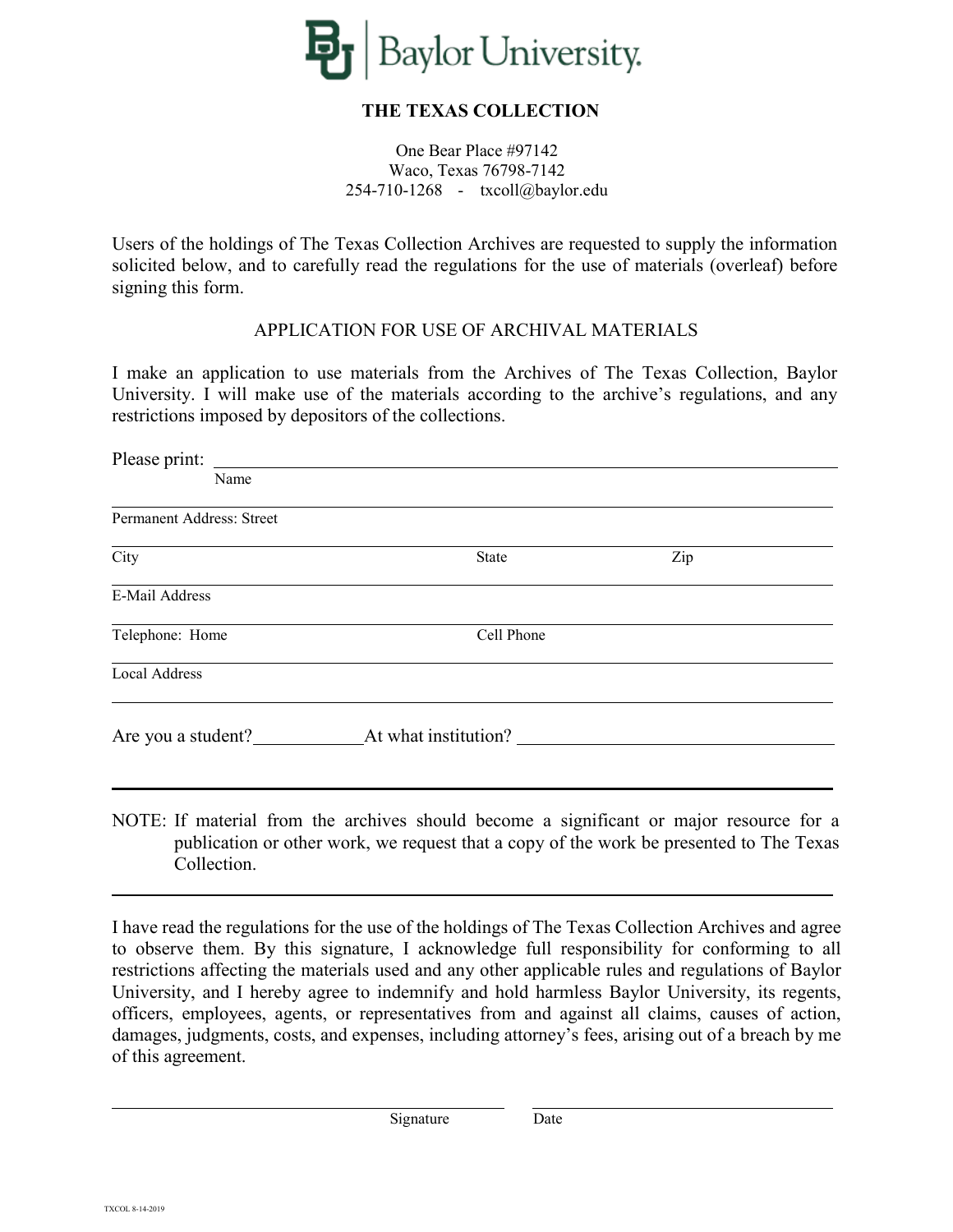## RULES FOR USING ARCHIVAL MATERIALS

- 1. Users must record each item requested on the attachment to this sheet. A photo identification, such as a student ID or driver's license, must be presented on the user's first visit to The TexasCollection. As the stacks are closed, users should request materials and information concerning the collections from the room monitor.
- 2. Backpacks, briefcases, purses, wraps, and umbrellas must be deposited in the lockers outside the reading room. Only note-taking materials, a laptop, and a camera may be brought to the reading tables. No materials may be removed from the reading room by users.
- 3. Eating and drinking are not permitted in the reading room. Because of the fragile nature of archival materials, users are requested to exercise the utmost caution and gentleness in handling them. Please preserve the order in which materials are arranged within file folders. If materials are discovered which appear to be disarranged, consult the room monitor. In case of accidental damage to materials, or if previously damaged materials are discovered, please report the matter to the room monitor immediately.
- 4. No marks may be made on or removed from archival materials. Only pencils and/or computersmay be used to take notes. Cameras must be approved by the archivist.
- 5. Facsimile reproductions of the division's holdings may be requested. All photocopying will be performed by a staff member. Digital scans may be made by the researcher with permission fromthe room monitor. Persons requesting photocopying service or making scans or photographs, must complete and sign a "Request Form for Copying Materials" and observe its conditions.
- 6. Persons making use of materials or information from the holdings of this division are reminded of the existence of libel laws, and of the need for due regard for property right, literary right, and when applicable, and copyright. The Texas Collection will not be responsible for the researcher's infringement of any of the above laws and rights.
- 7. The Archivist or Director of The Texas Collection should be consulted concerning any restrictions or special provisions which may apply to the archive's holdings. When special restrictions or conditions have been placed upon the use for research of certain manuscripts or collections, the researcher is required to sign a separate document agreeing to such conditions. The researcher must also file with The Texas Collection a copy of any rights, permissions, or privileges secured from their holdings regarding the use of restricted materials.
- 8. Written authorization for publication or other use of The Texas Collection's materials must be obtained from the Director of The Texas Collection. Requests for authorization should include a statement of the specific documents or portions thereof whose use is requested.
- 9. The form of citation of materials from the archives division will be: [name of collection or record group, accession  $\#$ , box  $\#$ , folder  $\#$ , The Texas Collection, Baylor University, Waco, Texas. EXAMPLE: Pat Neff Collection, Accession #0463, Box #, Folder#, The Texas Collection, Baylor University.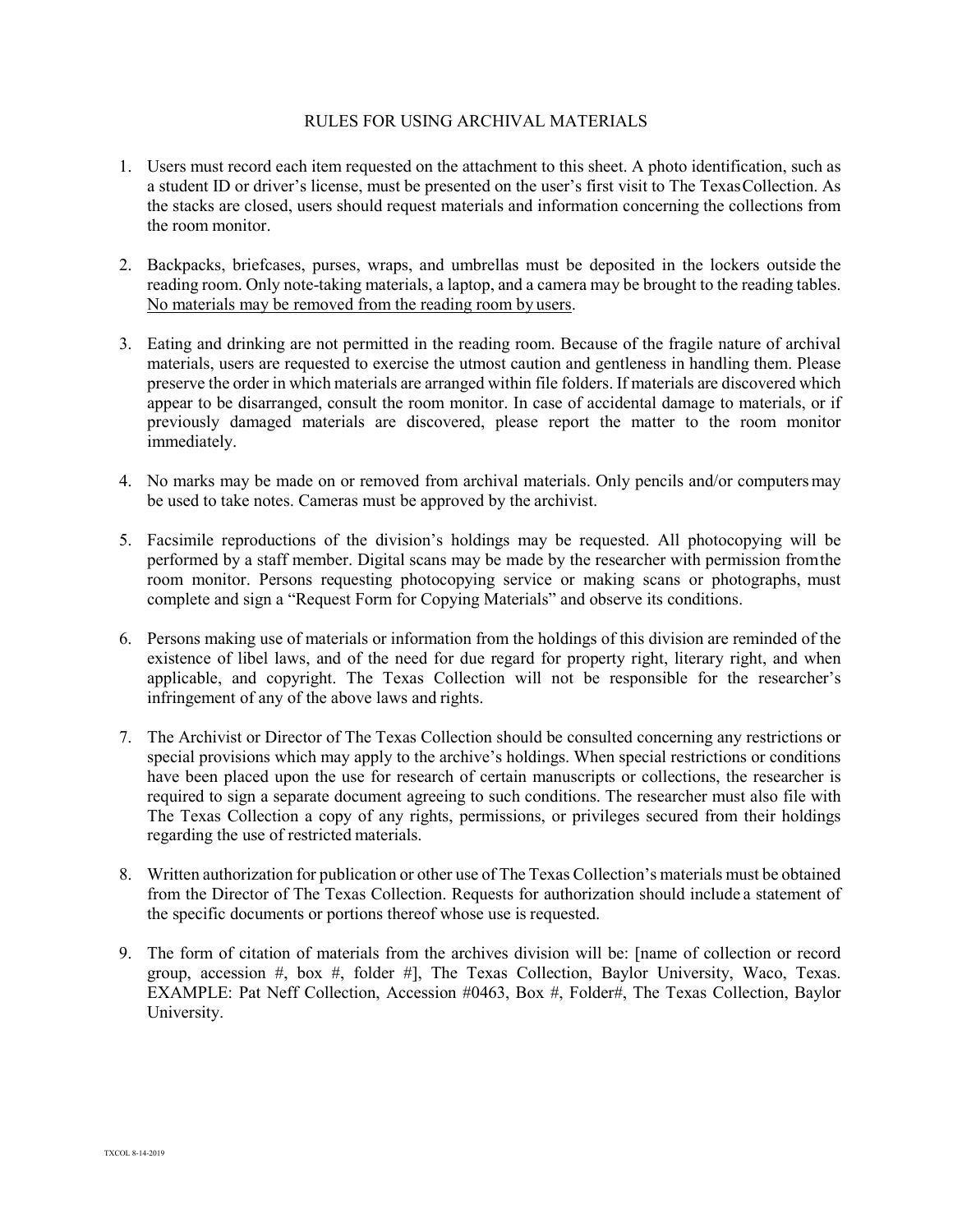|      | Name (last, first) |                         |  |
|------|--------------------|-------------------------|--|
| Date | Call Number        | Collection / File Title |  |
|      |                    |                         |  |
|      |                    |                         |  |
|      |                    |                         |  |
|      |                    |                         |  |
|      |                    |                         |  |
|      |                    |                         |  |
|      |                    |                         |  |
|      |                    |                         |  |
|      |                    |                         |  |
|      |                    |                         |  |
|      |                    |                         |  |
|      |                    |                         |  |
|      |                    |                         |  |
|      |                    |                         |  |
|      |                    |                         |  |
|      |                    |                         |  |